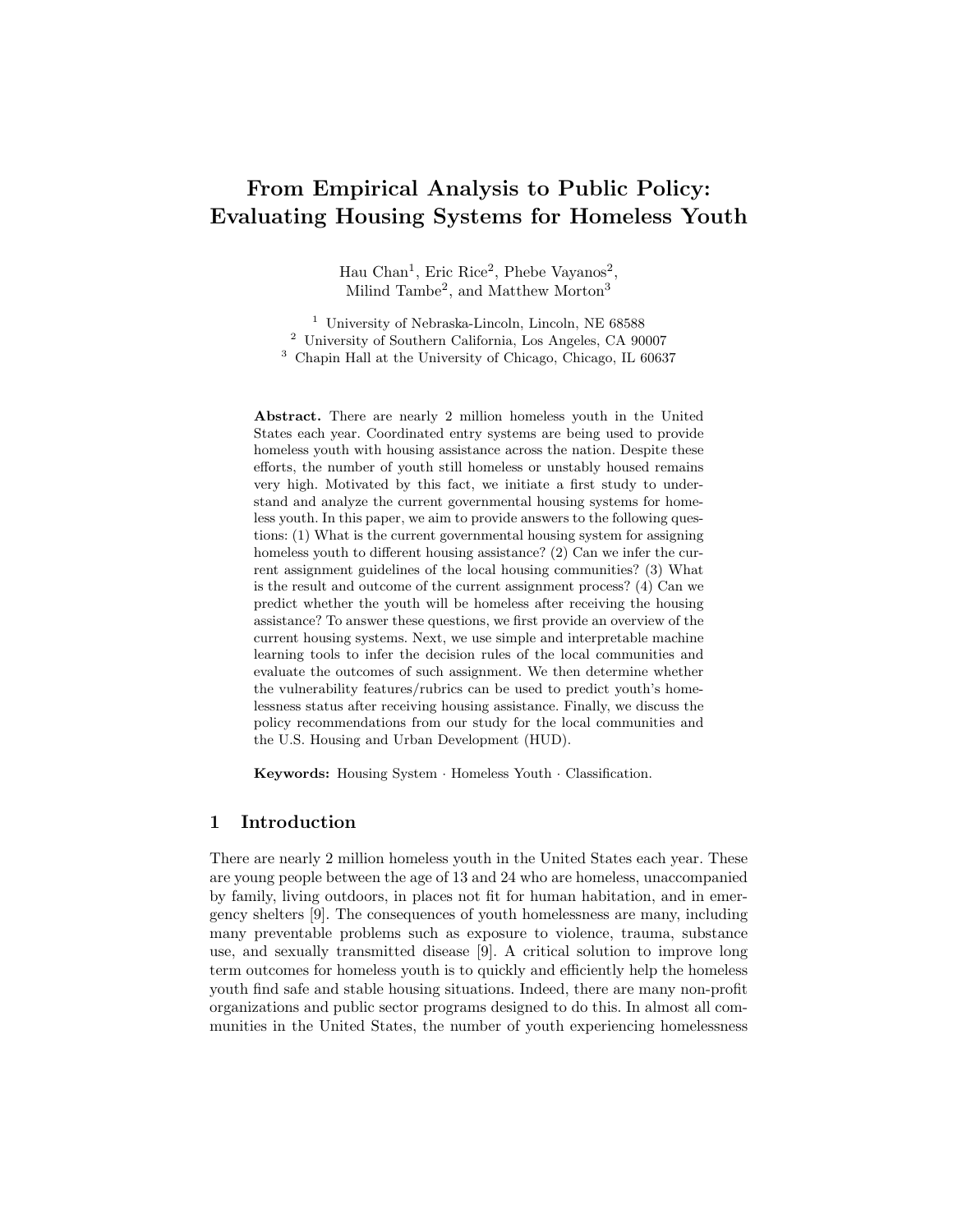exceeds the capacity of the housing resources available to youth [3]. This situation leaves communities with the terrible predicament of trying to decide who to prioritize for the precious few spots in housing programs which are available at any given time. Most communities have moved to what is referred to as a Coordinated Entry System. In such systems, most agencies within a community pool their housing resources in a centralized system. Persons who are seeking housing are first assessed for eligibility for housing, which usually includes HUD-defined chronic homelessness, other criteria such as veteran status, and "vulnerability." Based on these assessments, individual youth are prioritized for housing and placed on waiting lists until appropriate housing becomes available in the community [3]. Despite these efforts, most of the prioritization decisions are made by humans manually working in the housing communities using some (possibly unknown) rubric. Could we understand how humans make these prioritization decisions? Could we provide important insights to the local communities using the housing assistance assignment data from the past? In this paper, we provide simple machine learning analyses and tools that could be of use to communities. Our results are the most comprehensive, non-experimental evaluation of youth coordinated entry systems of which we are aware. We view this paper as a gateway for providing policy recommendations to improve the housing systems.

### 1.1 Our Goal

HUD wants community housing systems to be systematic, evidence-based and grounded in research  $[3, 4]$ . Despite of this, save for a few exceptions  $(e.g. [2])$ , the current housing allocation system for youth has not been evaluated for its success. As a result, the goal of this paper is to see if we can evaluate the success of the current system using the data from the HUD's Homelessness Management Information System (HMIS), the primary repository for data on homeless services delivery in the U.S. If we can uncover (which we have) new insights in the current system, there is a potential to make a major impact in policy and societal outcomes. We present the first study on evaluating such system.

Our Contribution. In additional to providing an overview of the current housing system, we provide insights that would help the communities to understand and evaluate the current housing assignment process. In particular, using the past housing assistance assignment data of homeless youth, we:

- (a) Infer the decision rules of the local communities for providing youth with housing assistance;
- (b) Evaluate the outcome of the current assignment process;
- (c) Build and learn an interpretable classifier to predict homelessness outcome of each youth to a homelessness  $\text{exit}^4$ ; by leveraging vulnerability assessment tools;

 $^4$  There are different ways homeless youth can exit homelessness; which include: being assigned to housing programs, going back to live with family members, and finding a stable living on their own.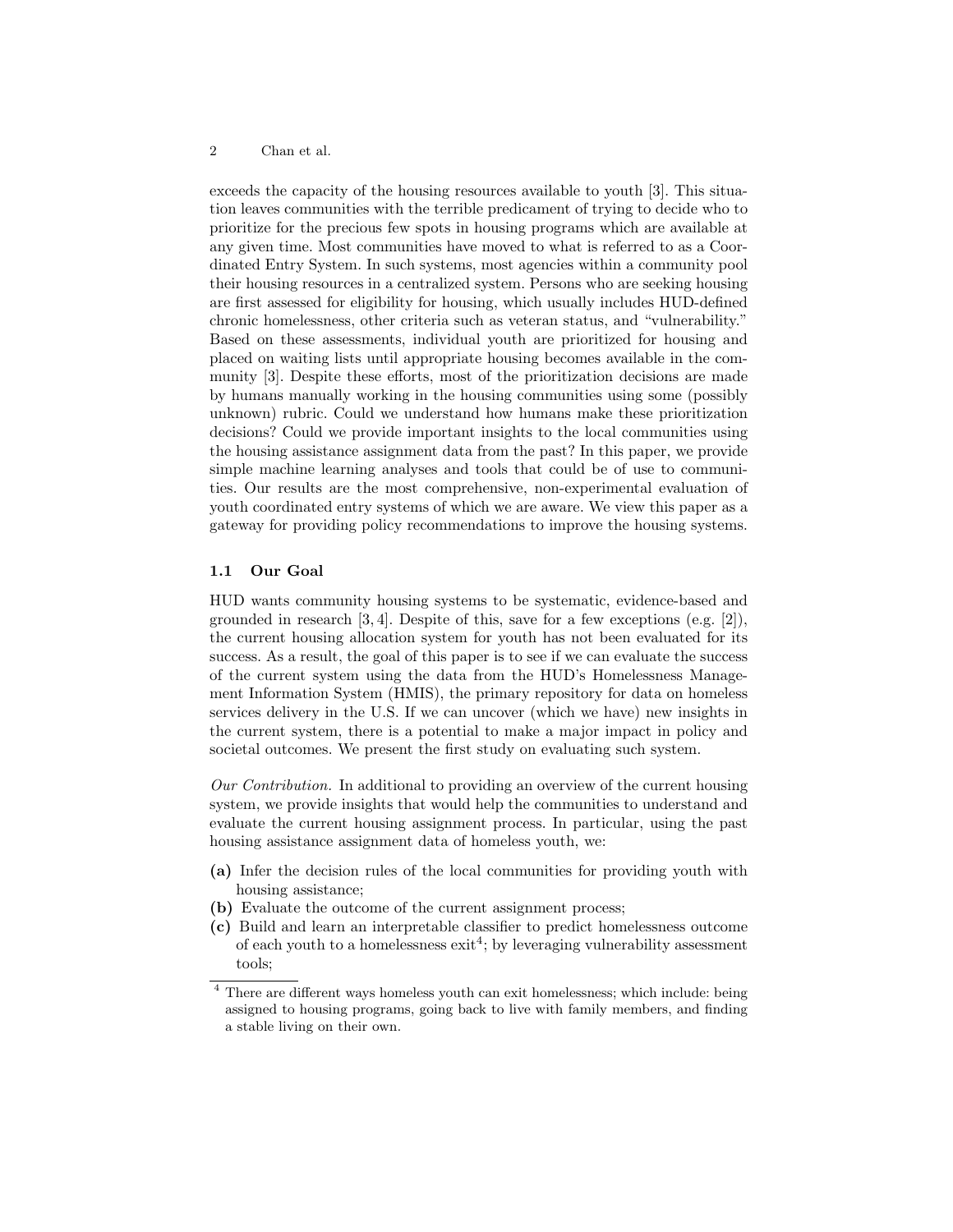#### (d) Provide public policy recommendations to improve the housing system.

Since our tools need to be understood by the housing communities, it is important for the tools to be explainable and easy to use. As such, we focus on learning interpretable classifiers such as logistic regressions and decision trees. While our analyses and the tools are simple, they are extremely impactful as evident by the fact that we are requested by the HUD to make policy recommendations based on our findings. The remainder of this paper is organized as follows. In Section 2, we provide an overview of the current housing systems for homeless youth. In Section 3, we discuss the dataset obtained from Ian De Jong (Orgcode), as part of a working group called "Youth Homelessness Data, Policy, Research" led by Megan Gibbard (A Way Home America) and Megan Blondin (MANY), which includes members of HUD, USICH, and ACF, as well as researchers from USC (Rice) and Chapin Hall at the University of Chicago (Morton). In Section 4, we discuss our methodology for learning the classifiers. We then infer the communities' decision rules for assigning youth to various housing programs in Section 5 and show the outcome of such assignment in Section 6. In Section 7, we show how we can use the vulnerability assessment tools/features to predict homelessness outcome of homeless youth. In Section 8, we present our policy recommendations to the HUD and housing communities based on our analysis and the summary of our results. In Section 9, we conclude this paper by highlighting the values of our study to the communities and HUD.

# 2 Current Approach for Housing Prioritization

HUD offers many mandates, guidelines, and best practice recommendations to communities on housing youth [3, 4]. In most Coordinated Entry Systems for homeless youth, housing agencies within a community pool their housing resources in a centralized system. First, a homeless youth enters a centralized intake location (e.g. emergency shelters, street outreach workers, or drop-in centers) to sign up for housing support. There, they are assessed for housing eligibility and vulnerability/risk. All this information is then entered into the HMIS. Then, based on these assessments, a case manager or a team of housing navigators decide how that youth is to be prioritized for housing. The youth is then placed on a waiting list until appropriate housing becomes available.

Although communities may decide for themselves what risk/vulnerability assessment tool to use, the most frequently used tool for assessing the risk levels of youth is the Next Step Tool (NST) for Homeless Youth developed by OrgCode Consulting Inc. and Community Solutions and thus we focus our analyses on this tool.<sup>5</sup> Roughly speaking, the NST is a set of multiple-choice, dichotomous, and

<sup>5</sup> The full name is Transition Age Youth - Vulnerability Index - Service Prioritization Decision Assistance Tool. The tool can be assessed at http://orgcode. nationbuilder.com/tools\_you\_can\_use. This tool incorporated work from the TAY Triage Tool developed by Rice, which can be accessed at http://www.csh. org/wp-content/uploads/2014/02/TAY\_TriageTool\_2014.pdf.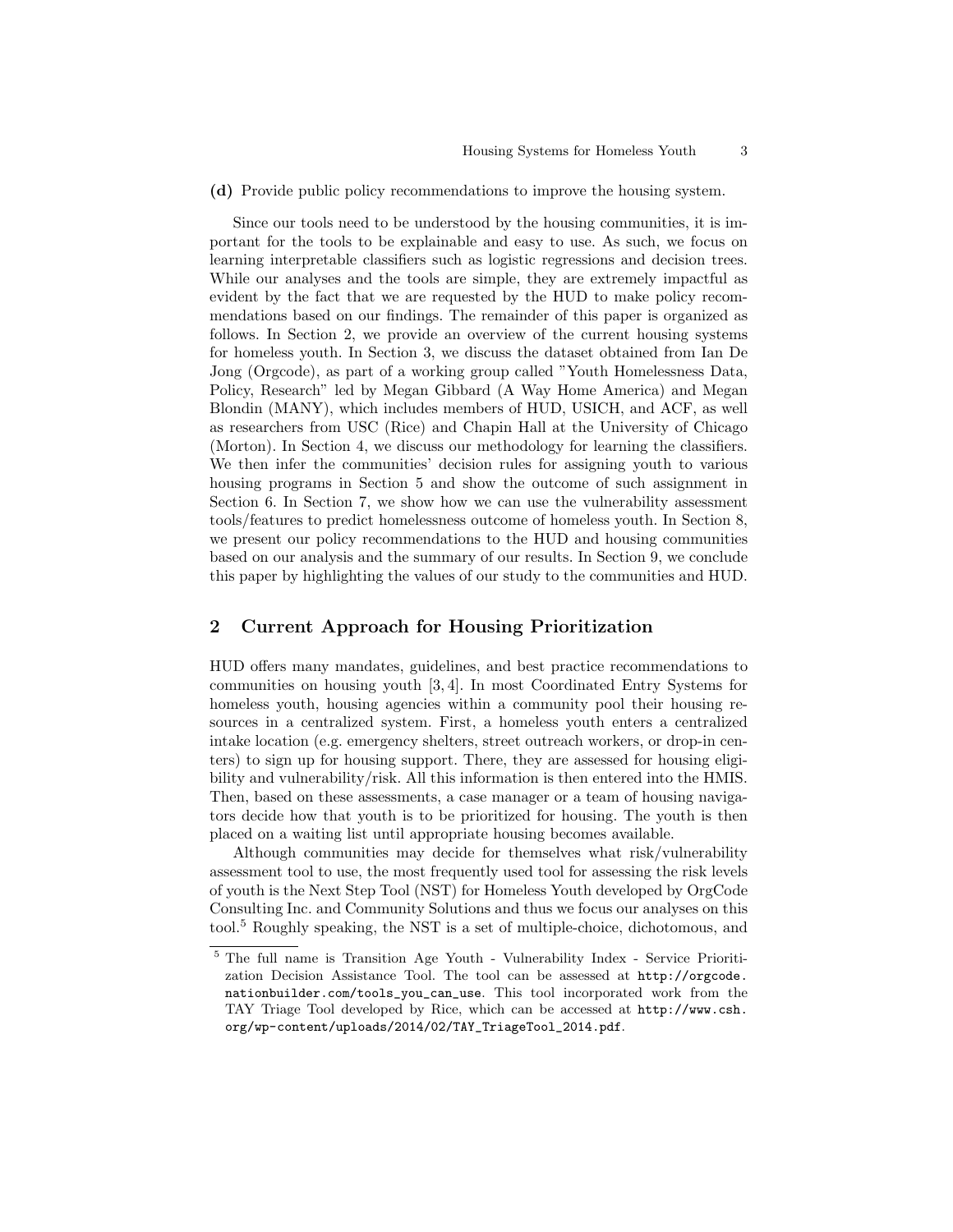frequency-type questions to measure a youth's vulnerability based on his/her history of housing and homelessness, risks, socialization and daily functions, and wellness. Based on the results of NST, a youth is scored from 0 to 17.

Based on the recommendations provided in the NST documentation, youth who score 8 to 17 are designated "high risk" youth and should be prioritized for Permanent Supportive Housing (PSH), a resource-intensive housing program which includes "wrap-around" social services for youth to assist them in remaining stably housed. Youth who score lower (the 4-7 range) are typically referred to Rapid Rehousing (RRH) which is a short-term rental subsidy program that infrequently has many social services attached. Some youth who score low (less that 4) may not ever receive housing resources. For many providers and communities, this step is often painful as the desire to help all homeless youth is foremost in the minds of every provider. The NST scoring recommendations are not a hard and fast set of rules, but as we show in our analyses, most communities follow these cut points when assigning housing to youth.

However, the NST is a general vulnerability measure, not tied to a particular outcome, and no research has been conducted to date which links this tool to particular outcomes, particularly long-term housing stability. As noted by many communities, the housing stability of a youth as they exit a program is often the most robust measure of success [7]. That is, they want to assign youth to the appropriate housing programs in order to maximize the youth's chances of being stably housed in the future. For instance, if a youth is placed in PSH, a successful outcome would be continuation of stay unless they transition to stable unsubsidized housing. For those receiving RRH, remaining a stable renter without further government assistance is a positive outcome. Such outcomes, however, might not have any positive correlation with the youth's risk levels.

# 3 Description of the Data

The dataset consists of 10,922 homeless youth registered for housing services from the HMIS database from different communities in the U.S.<sup>6</sup> In the context of social science and our domain, this dataset is considered to be large and valuable by many researchers and industrial partners. These records were anonymized and provided by Iain De Jong of Orgcode. Some youth have already been assigned to some housing programs while others are still waiting for housing assignments. Each record has the youth's age, gender, LGBT status, ethnicity, type of communities, and a list of responses to the NST questions (including NST score) assessing a youth's vulnerability.

<sup>6</sup> While these data come from urban, rural, and suburban communities, there are still communities in the country who are providing PSH and RRH but not in a coordinated way and we do can not speak to the effectiveness of those interventions in decentralized systems.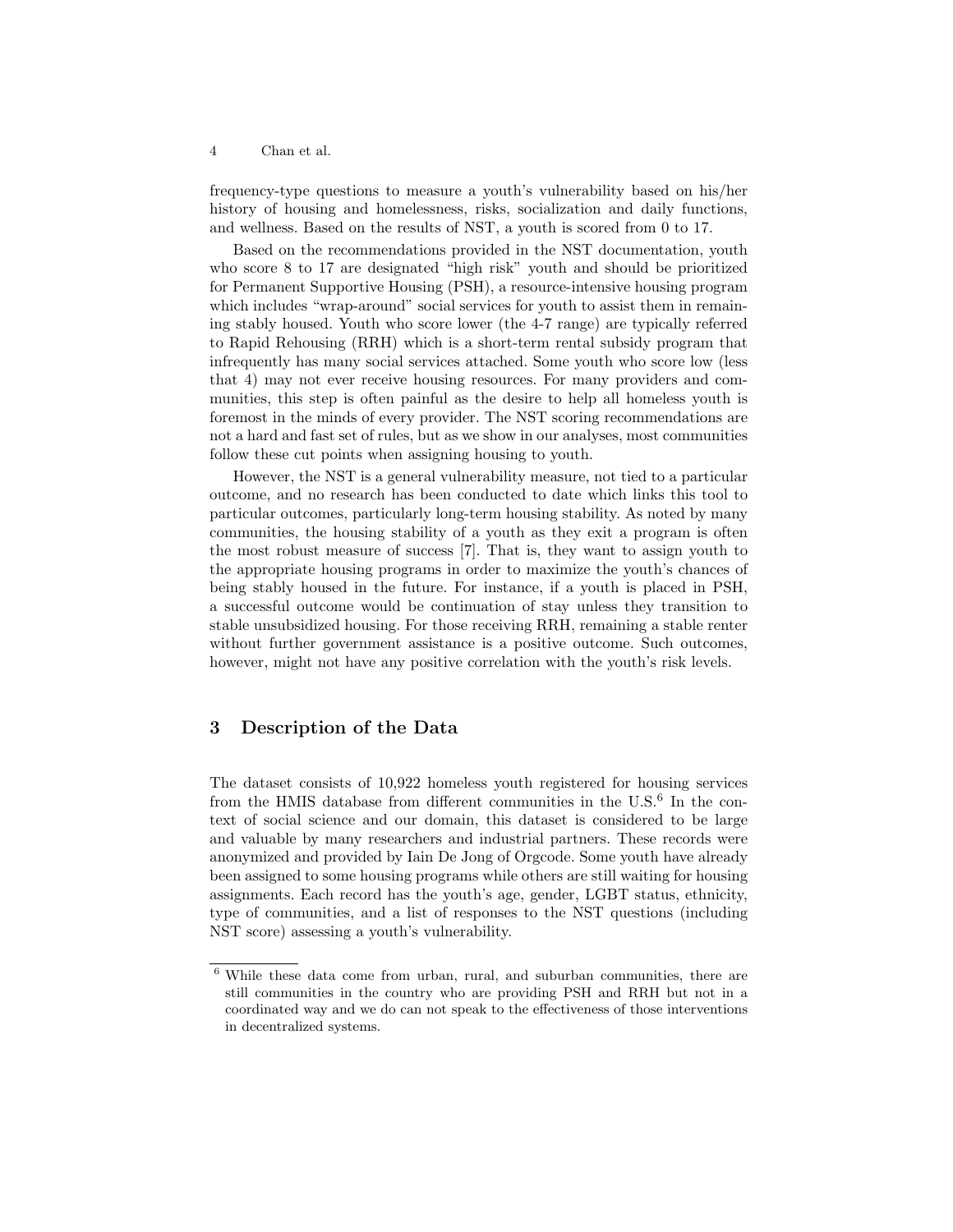| $\overline{\text{Subset}}$ | Description                                   |  |  |  |  |  |  |
|----------------------------|-----------------------------------------------|--|--|--|--|--|--|
|                            | Basic Demographic Information:                |  |  |  |  |  |  |
| <b>DOM</b>                 | Age, Gender, Race, LGBT Status                |  |  |  |  |  |  |
|                            | Type of Communities:                          |  |  |  |  |  |  |
|                            | COM 16 Urban, Suburban, and Rural Communities |  |  |  |  |  |  |
|                            | Responses to the NST Questionnaires:          |  |  |  |  |  |  |
| <b>NSTQ</b>                | 40 Questions (1 multiple choice, 9 numerical) |  |  |  |  |  |  |
| <b>NSTT</b>                | 17 Binary features tallying sub-responses     |  |  |  |  |  |  |
| <b>NSTS</b>                | 1 NST Score                                   |  |  |  |  |  |  |
| <b>NSTA</b>                | $NSTQ + NSTT + NSTS$                          |  |  |  |  |  |  |
|                            |                                               |  |  |  |  |  |  |

Table 1. Different Subsets of Features.

### 3.1 Features from the Youth

The features of the youth are divided into the following subsets as in Table 1. The DOM features are basic demographic characteristics of the youth. The COM features are the type of community in which a youth lives. The NST evaluates the vulnerability of a youth based on his/her responses to the forty questions (NSTQ) about youth's history of housing and homelessness, risks, socialization, daily functioning, and wellness components. Each component scores a youth based on the responses to the questions within the component (NSTT). The NST score (NSTS) is the sum of the scores from the components.

Table 2. Basic Statistics of the Data.  $\#Y =$  Number of Youth, TofE = Type of Exits,  $\#SH =$  Number of Youth Still Housed, and AvgNSTS = Avg. NST Scores

| #Y   | TofE                    |      | $\#SH$ AvgNSTS |
|------|-------------------------|------|----------------|
|      | 1145 Self Resolve       | 873  | 4.21           |
| 1259 | Family                  | 1006 | 4.65           |
| 1103 | Unkown                  | N/A  | 6.38           |
| 2885 | <b>RRH</b>              | 2209 | 6.52           |
| 3610 | Pending                 | N/A  | 6.84           |
| 54   | <b>SSVF</b>             | 28   | 7.11           |
| 579  | PSH                     | 474  | 10.24          |
| 211  | $\rm{Incarcerated}$ N/A |      | 10.25          |

#### 3.2 Types of Exits from Homelessness

For each homeless youth in the data, there are fields specifying his/her type of exit from homelessness and whether s/he is still living in the same type of exit after a fixed time period (a.k.a. Still Housed). The still-housed responses indicate whether a housing program was successful for the youth; "Yes" answers indicate a youth is still stably housed, a positive outcome; and "No" indicates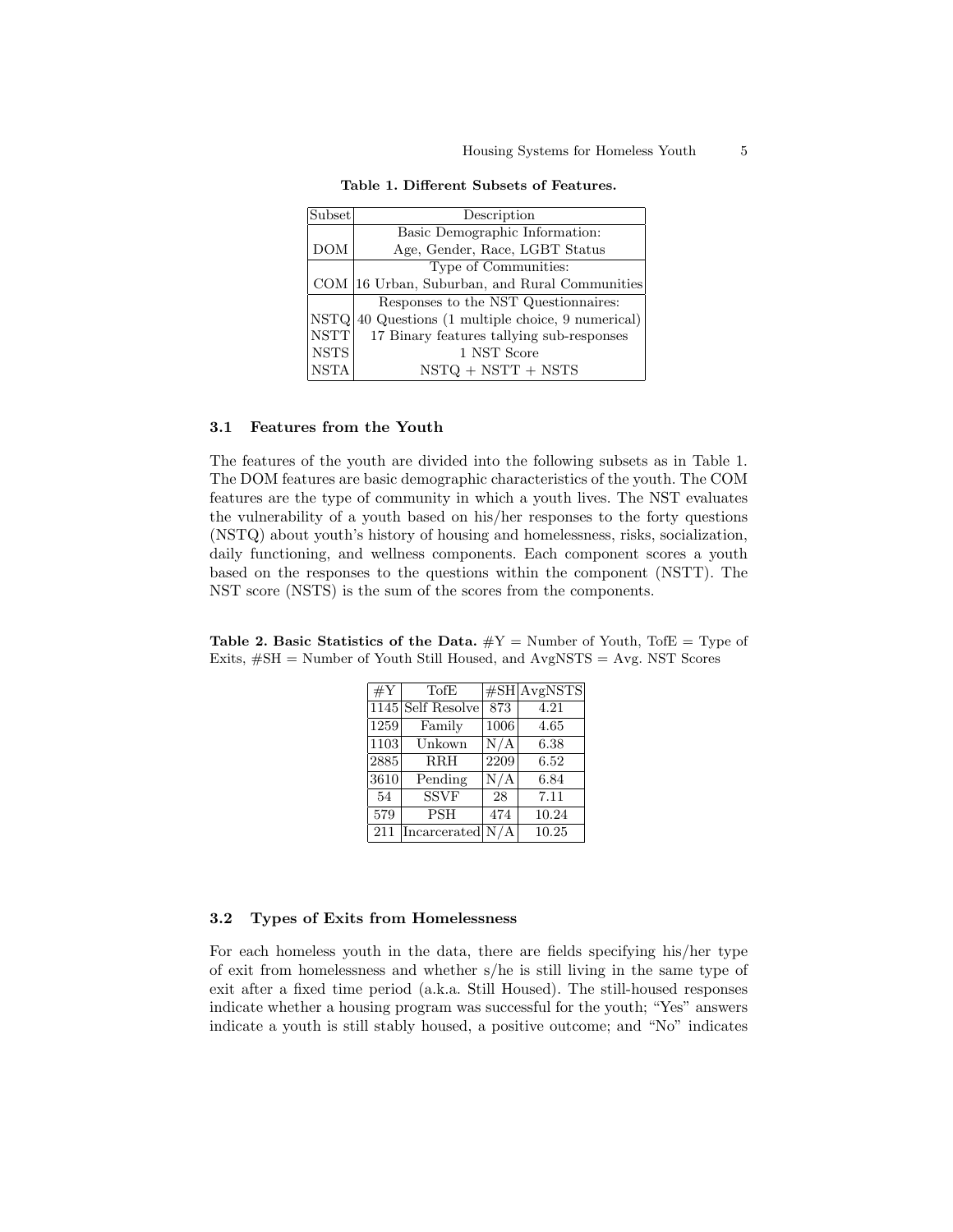a youth has exited housing assistance and returned to homelessness, a negative outcome. Table 2 lists the number of youth in each type of exit in the data.

A large number of youth is still waiting for housing assignments and/or have been lost to the housing system. In many cases, some homeless youth went to live with their family members (Family) or were able to find housing themselves (Self Resolve). There are three main types of housing programs in the dataset: supportive services for veteran families (SSVF), permanent supportive housing (PSH), and rapid re-housing (RRH).



Fig. 1. Histograms of Housing Assignment/Placement by NST Scores.

Figure 1 shows the housing assignment by the NST scores. Most communities are not assigning youth to PSH with NST scores lower than 8 while most communities assign youth with NST scores between 3 and 9 to RRH.

Given the data, our prediction tasks are to (1) infer the decision rules of the local communities and (2) understand how the features of a youth affect the probability that a youth will have positive outcomes (i.e. still-housed) given different types of exits from homelessness. Due to the small sample sizes of SSVF, we focus on Family, PSH, RRH, and Self Resolve exits.

# 4 Methodology and Evaluation Metrics

To infer the decision rules of the local communities for assigning youth to PSH and RRH, we consider multiclass classification problem of classifying youth into Family, PSH, RRH, or Self Resolve exits. This allows us to infer the most likely exit of the youth and the decision rules. We use the one vs all strategies where we train a classifier per class and view the same-class examples as positive examples and the other classes' examples as negative examples. To infer a youth's probabilities of success for different types of exits, we can naturally cast the problem as binary classification and learn a binary classifier for each type of exit. In this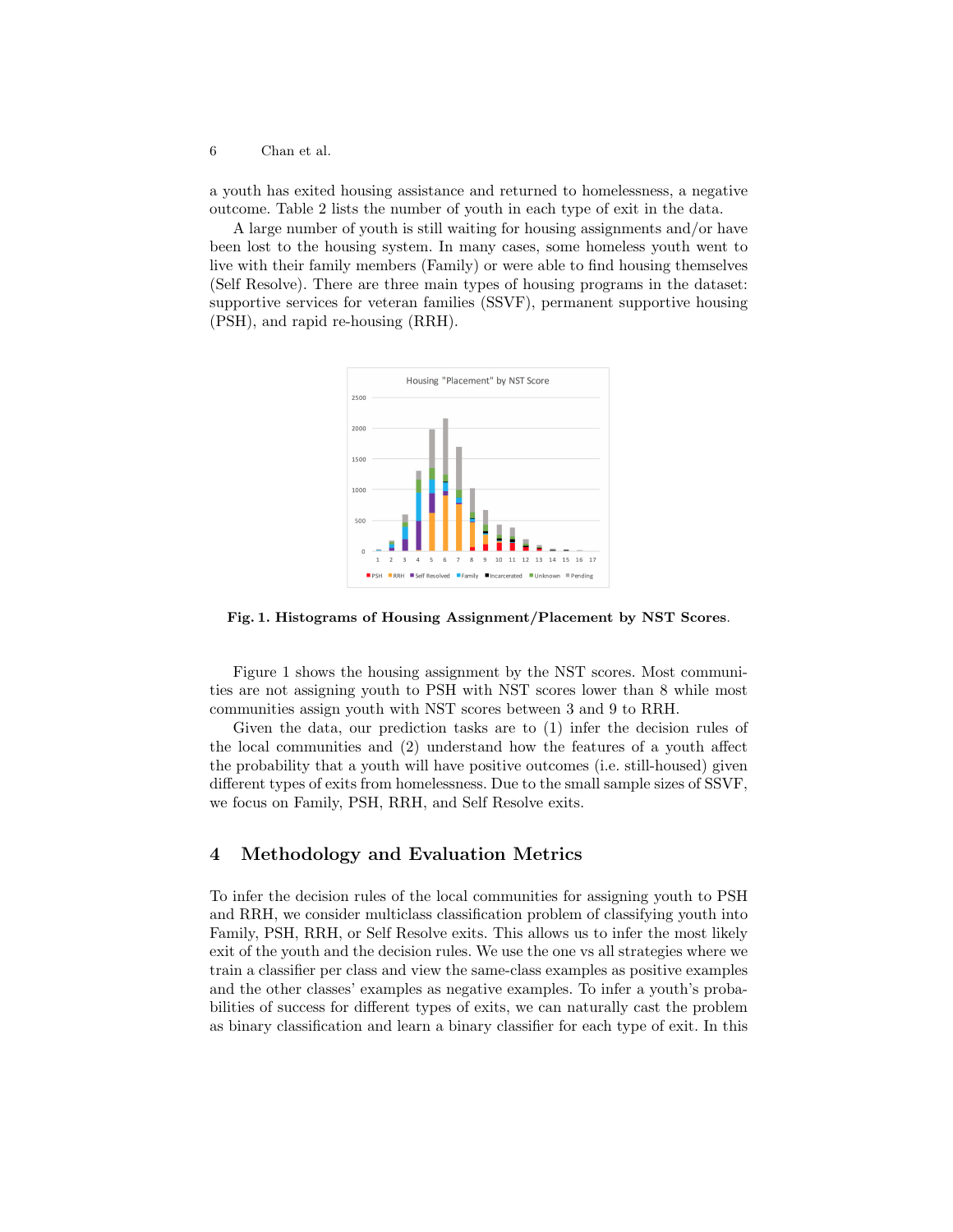binary classification, for each type of exit, youth assigned to the exit with "Yes" and "No" still-housed responses are positive and negative examples, respectively. In both cases, we consider the following classifiers and performance measure.

#### 4.1 Classifiers

Due to the explainability and ease of interpretation for end users, we focused on learning logistic regression and decision tree classifiers for each type of exit [8, 5, 6]. Moreover, we require the classifier to output class posterior probabilities for each of our classifiers.<sup>7</sup> To learn our classifiers, we use 80% and 20% of the data, pertaining to the type of exit, for training and testing, respectively. We use 10-fold cross validation in the training set to find the best hyperparameters to regularize the classifiers (L1-norm for logistic regression and depth for the decision tree). For constructing the decision (classification) trees, we consider the standard CART model to build a binary tree and select nodes/features and values to split based on Gini's diversity index [1]. For each split, we consider all the possible pairs of features and values. To control the depth of the tree, we use cross validation to select the best minimum number of nodes at the leaves. Finally, we prune the learned tree to obtain a simpler decision tree classifier.

Using different feature combinations, we learn logistic regression and decision tree classifiers and measure the performance using AUROC (defined below).

### 4.2 Performance Measure

We measure the predictive performance using the area under the receiver operating characteristic curve (AUROC). The ROC is constructed for the learned classifiers based on the true positive rate (true positive divided by true positive plus false negative) and the false positive rate (false positive divided by false positive plus true negative) points for each possible cutoff posterior probabilities in the test data. We then compute the area under the ROC. Roughly speaking, the AUROC is equal to the probability that a randomly chosen youth with a positive class/still-housed outcome ranks above (i.e, has a higher probability of success) than a randomly chosen youth with a negative class/still-housed outcome. Thus, higher AUROC indicates that the classifier is able to distinguish the classes effectively. AUROC is particularly useful in our setting because the unbalanced nature of our data ( $\approx 76 - 82\%$  positive outcomes) as the standard 50% cutoffs for computing accuracy could provide us with a representative model rather than a discriminative model. We report the average AUROC over 100 different 80% and 20% splits of our data into training and testing for the learned classifiers. We omit reporting the small standard deviations for brevity.

<sup>7</sup> Logistic regression classifier returns class posterior probabilities by default, decision tree classifier can return the percentage of the majority label at the leaves. This is known as calibration, or platt scaling, in the machine learning literature.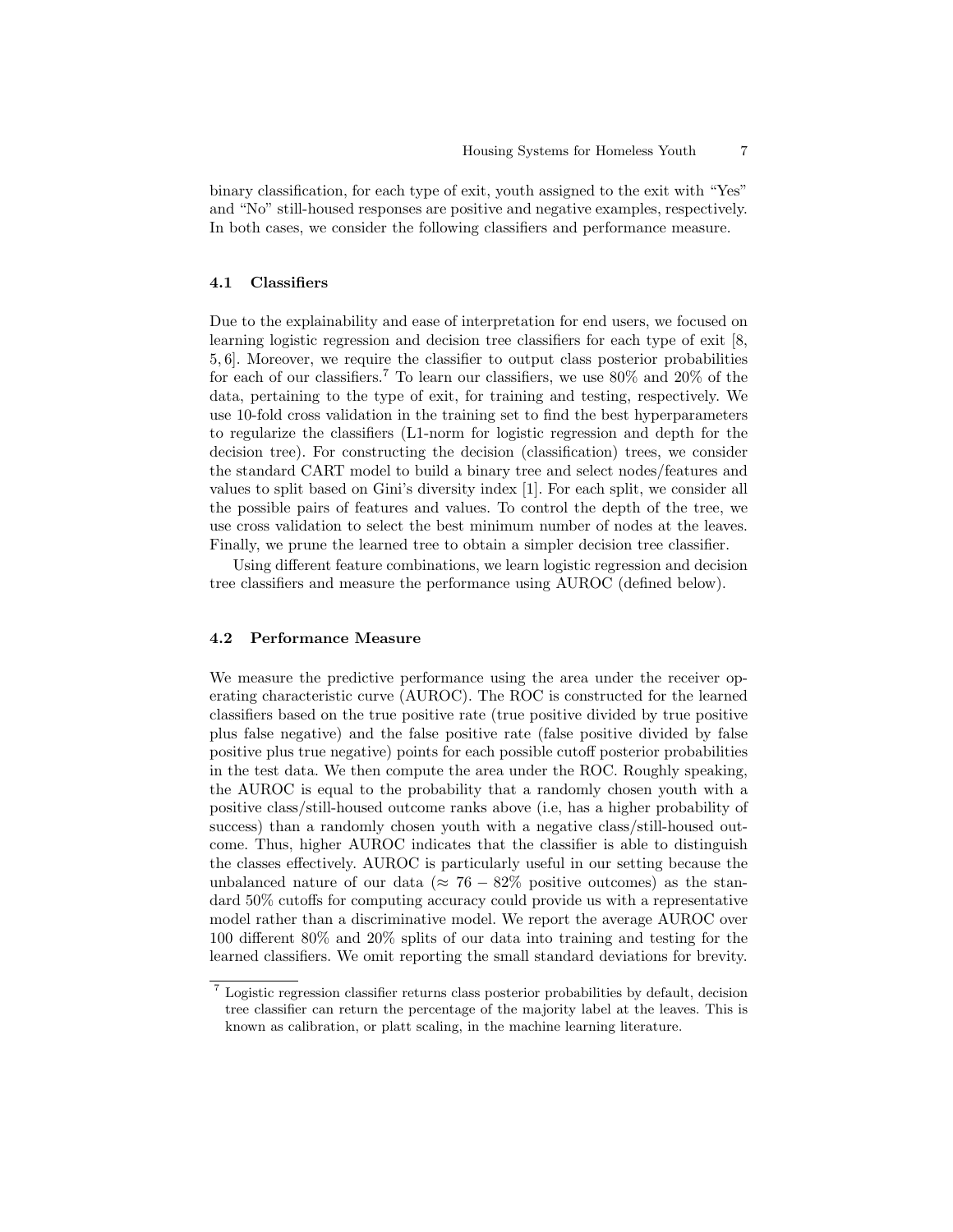#### 4.3 Building the Final Model

To build the final model, we trained the classifiers using all of the available data for each exit. We highlight the important coefficients and decision nodes of the learned logistic regressions and decision trees. We can interpret the exponentiated coefficient of a predictor as the odds ratio when holding other predictors constant (i.e, a one-unit increase in the predictor value corresponds to some percentage of (multiplicity) increase in the odds of being successful).

### 5 Decision Rules and Youths' Most Likely Exits

In this section, we are interested in inferring the decision rules used by the communities to assign and prioritize youth for housing assistance (e.g., PSH and RRH) as well as the youths' likelihood of returning to family (e.g., Family) and finding their own housing or rental subsides (e.g., Self Resolve) without any housing assistance. Table 3 shows the AUROC of the logistic regression and decision tree classifiers for the youths' exits from homelessness using different combination of features. The learned logistic regressions and decision trees for PSH and RRH can be viewed as decision rules for assigning youth.

| Type of Exits:  | F | Р                                                             | R. | S |
|-----------------|---|---------------------------------------------------------------|----|---|
| Classifiers:    |   | LG DT LG DT LG DT LG DT                                       |    |   |
| <b>Baseline</b> |   | $0.50$ $0.50$ $0.50$ $0.50$ $0.50$ $0.50$ $0.50$ $0.50$       |    |   |
| <b>DOM</b>      |   | $0.62$ $0.65$   0.63 $0.69$   0.56 $0.64$   0.57 $0.61$       |    |   |
| COM             |   | $0.64$ $0.62$ $0.53$ $0.53$ $0.57$ $0.57$ $0.52$ $0.51$       |    |   |
| <b>NSTS</b>     |   | $0.75$ 0.70 $0.97$ 0.92 $0.71$ 0.81 $0.83$ 0.79               |    |   |
| <b>NSTQ</b>     |   | $0.76$ $0.69$ $0.96$ $0.89$ $0.74$ $0.71$ $0.80$ $0.70$       |    |   |
| <b>NSTT</b>     |   | $0.77$ $0.72$ $  0.97$ $0.90$ $  0.75$ $0.78$ $  0.84$ $0.76$ |    |   |
| NSTQ+NSTS       |   | $0.78$ 0.77 $ 0.97$ 0.95 $ 0.78$ 0.89 $ 0.84$ 0.83            |    |   |
| NSTT+NSTS       |   | 0.77 0.75 0.97 0.93 0.75 0.89 0.84 0.81                       |    |   |
| NSTA            |   | $0.78$ 0.77 $ 0.97$ 0.95 $ 0.78$ 0.89 $ 0.84$ 0.83            |    |   |
| $NSTA+COM$      |   | $0.81$ 0.79 0.97 0.95 0.80 0.90 0.84 0.83                     |    |   |
| NSTA+DOM+COM    |   | $0.81$ $0.80$ $0.97$ $0.96$ $0.80$ $0.91$ $0.84$ $0.83$       |    |   |

Table 3. AUROC of Logistic Regression and Decision Tree for Each Type of Exits.  $F =$  Family Exit,  $P =$  PSH Exit,  $R = RRH$  Exit,  $S =$  Self-resolve Exit.

### 5.1 Decision Rules for Assigning Youth to PSH and RRH

From Table 3, we observe that a youth's NST score (NSTS) alone is a very good predictor for predicting whether the youth will exit homelessness to PSH. The learned logistic regression with NSTS feature yields the highest AUROC than the learned decision tree with any combination of features. Moreover, its decision boundary is similar to the NST recommendation (see left of Figure 2).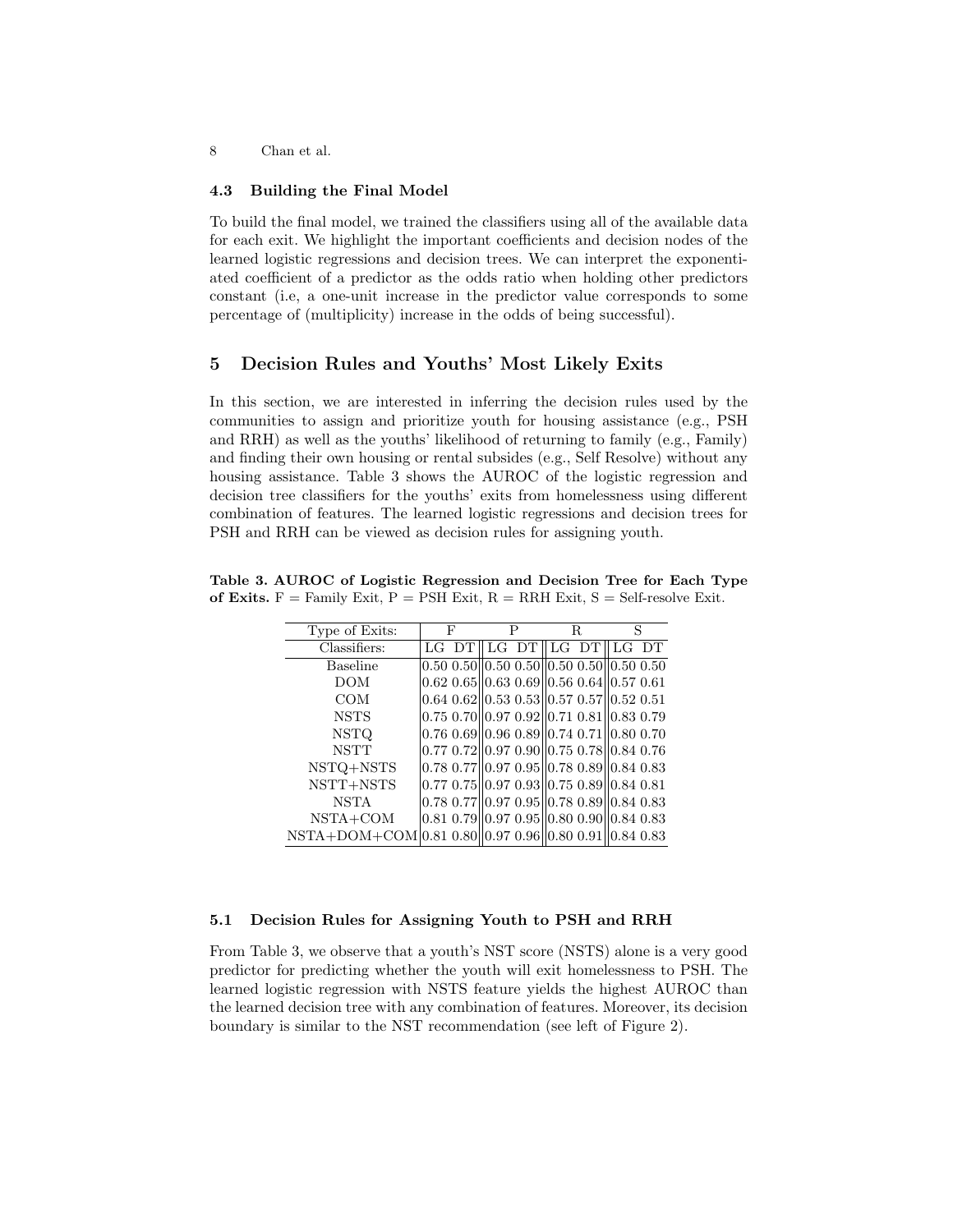

Fig. 2. Logistic Regressions of the Probabilities of (Left) PSH Exits and Self Resolve (Right) Exits. The coefficient and constant of the left (right) logistic regression are 1.58 (-0.83) and -14.74 (2.88), respectively.

On the other hand, it seems that the decision rule of RRH is more complicated – the NSTS alone is no longer the best predictor for predicting RRH exit. Indeed, the RRH decision rule can be better captured using a non-linear decision tree classifier (see Table 3). In general, the learned decision trees with high AUROC have a very similar structure – those with NST scores less than 5 or greater than 9 have almost no chance of getting RRH while those with NST scores between 5 and 9 have high chance of getting RRH subject to various additional conditions such as ages, lengths since last lived in stable housing, and violence at home between family members (see Figure 3 as an example learned decision tree with feature set NSTA+DOM+COM). The learned decision rule for RRH is similar to the NST recommendation. However, youth seem to be selected based on additional criteria other than the NST score alone.

Table 4. Family Exit: Top-6 (Ordered) Important Features of the Learned Logistic Regression.

| Weight  | Description                              |
|---------|------------------------------------------|
| $+1.33$ | MN Community                             |
| $+1.29$ | WV Community                             |
| $+1.29$ | 17 or Younger                            |
| $+1.25$ | MI Rural Community                       |
|         | $-0.68$ Northeast Florida City Community |
| $-0.51$ | NST (Risk) Score                         |

#### 5.2 Youths' Exits to Family and Self Resolve

Similarly, Table 3 shows the set of features that can help us to predict youths' chances of existing homelessness to Family and Self Resolve. To predict Self Re-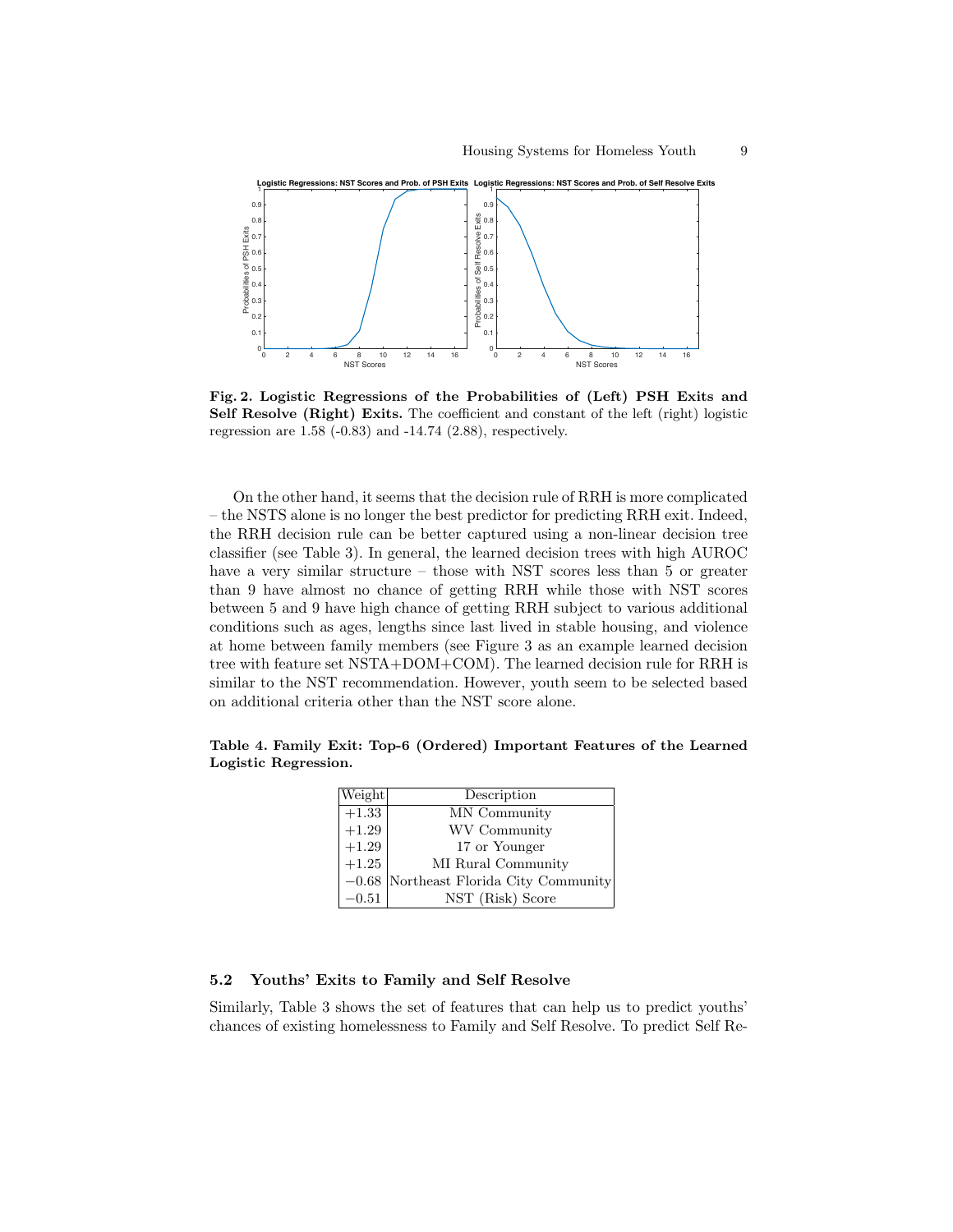10 Chan et al.



Fig. 3. Decision Trees for RRH Exits. The probabilities of assigning to RRH are displayed at the leave nodes (i.e., Pr(RHH)) .

solve exit, the learned logistic regression that uses NSTS as the only feature is a good predictive model relative to different combination of features and decision tree classifiers. Its decision boundary is shown in (the right of) Figure 2. Interestingly, the youth with low NST scores have high chances of self resolve. However, youth with NST scores between 6 and 8 seem to have low chances of going to PSH and being able to Self Resolve.

While the logistic regression that uses NSTS as the only feature is a good predictive model for predicting Family exit, other combinations of features improve the AUROC. In particular, the logistic regressions learned using NSTA+COM and NSTA+DOM +COM yield the highest AUROC. We select the model with the lowest number of features and report their coefficients. Figure 4 displays the top-6 important features of the learned logistic regression with NSTA+COM. The important features are related to the communities, ages, and NST scores of the youth. Surprisingly, the youths' communities have some impact on the youths' chances of going back to Family. As a result, we list and separate the communities with positive and negative weights in Table 5. Youth in the positive communities seem to be more likely go to back to home while those in the negative communities are less likely.

# 6 Outcome of the Current Housing Assignment Process

Now that we have have a better understanding of how the assignments are performed in practice, we discuss the outcome of such practice by looking at the number of youth still-housed for each type of exits based on the NST scores.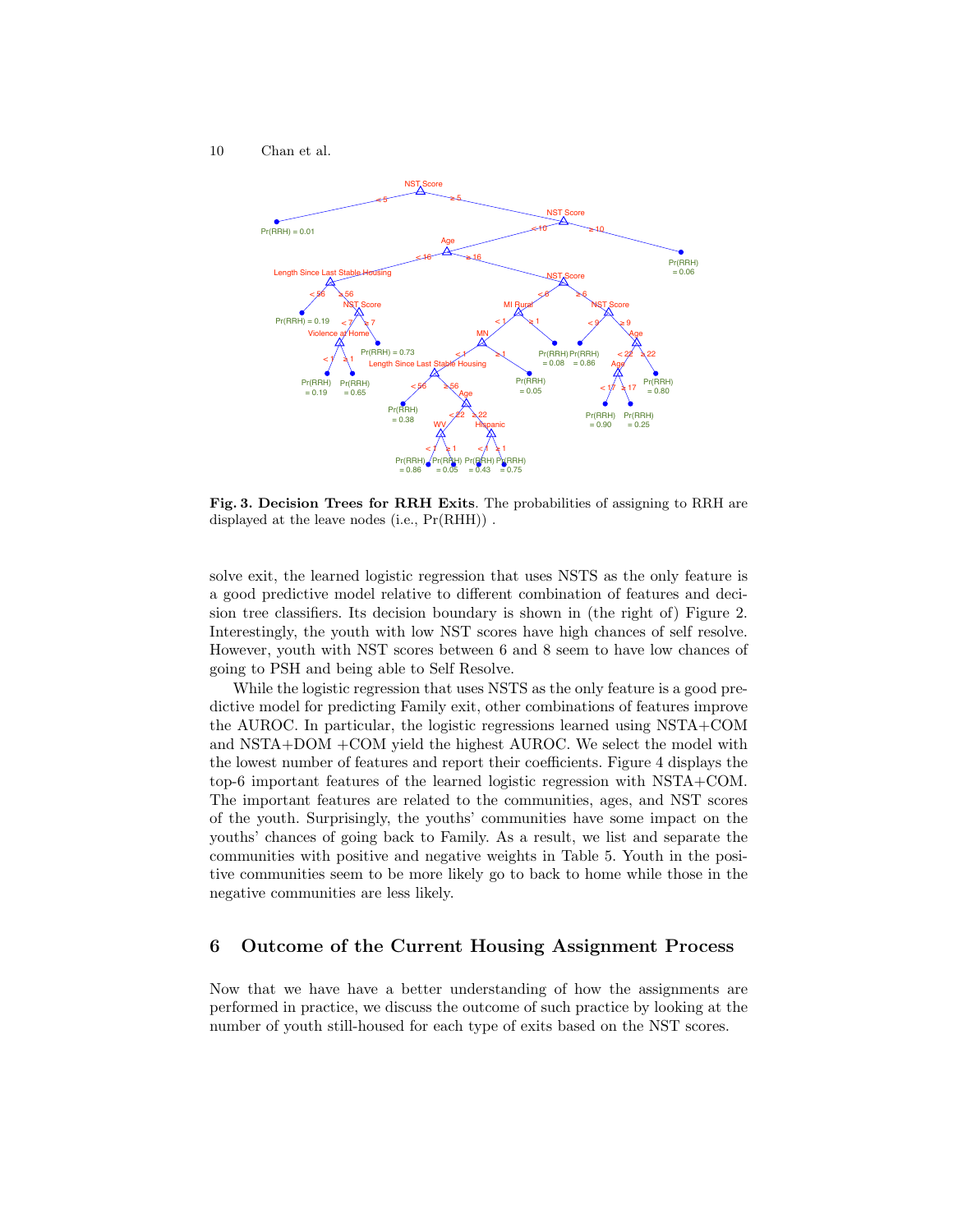|  |                                  |  | Table 5. Family Exit: Positive and Negative Weighted Communities from |  |
|--|----------------------------------|--|-----------------------------------------------------------------------|--|
|  | the Learned Logistic Regression. |  |                                                                       |  |

|          | Positive MN, WV, MI Rural, MI Suburb, Virginia Suburb, |
|----------|--------------------------------------------------------|
|          | Southern California Metropolis SUBURB                  |
| Negative | Northeast Florida City, South Michigan City,           |
|          | Large East Coast City, South Florida City, FL          |

Percent of Youth Remaining Housed by Housing **Placement and NST Score** 



Fig. 4. Percentages of Youth Still-Housed vs NST Scores.

Figure 4 shows the percent of youth remaining housed by the housing placement based on their NST score. While Table 2 indicates that 75%-81% of youth are still-housed under the assignment, the above analysis provides us some comparative statistics when the percentages are breakdown by the NST scores.

In particular, as the NST score increases, the number of youth who is stillhoused decreases. PSH seems effective for youth with high NST scores:  $70\%$  of youth with NST score of 14 and 100% of the 16 youth with NST score 7 or lower are still-housed. For RRH, 80%-70% of youth with score 4-9 remain stillhoused while 57% of he 19 youth with score 10 is still-housed. For the youth that went back to their family, 90% of those with NST score of 4 or less and 80% of those with NST score of 5-6 are still-housed. However, the percentage drops significantly for higher NST score youth. For the self-resolve youth, roughly 90% of low NST score (1-4) youth is still-housed while the percentage drops below 50% for those with high NST scores. As we will show in the next section, there are additional factors beyond NST score that could be used to predict the stillhoused outcome of the youth.

# 7 Predicting the Outcomes of Housing Assignments

In this section, we want to learn an interpretable classifier that would tell us a youth's probability of success (i.e., positive still-housed outcome) for a particular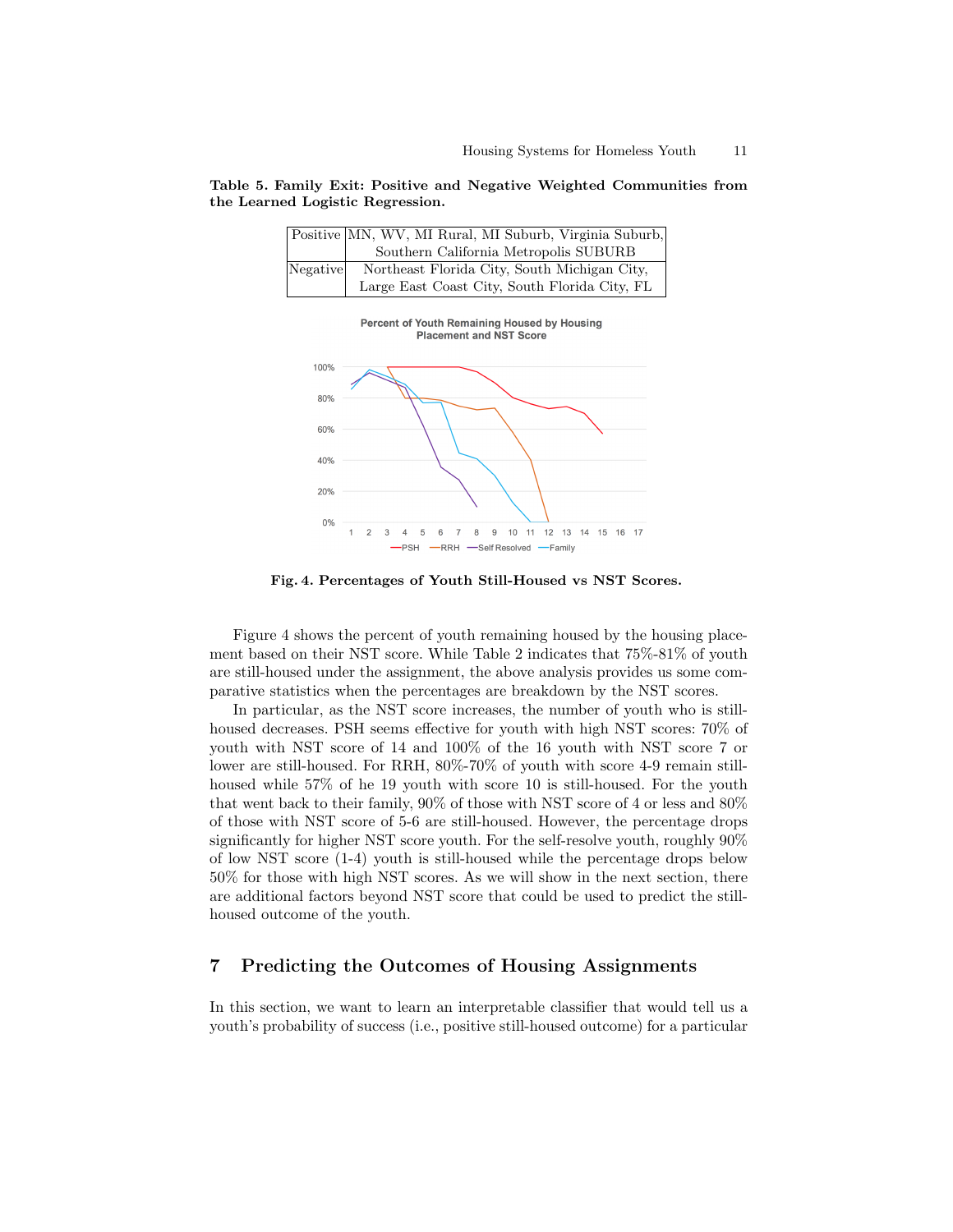| Type of Exits:                                          | F |                                                         |  |                | R. |  | S                         |  |
|---------------------------------------------------------|---|---------------------------------------------------------|--|----------------|----|--|---------------------------|--|
| Classifiers:                                            |   | LG DT                                                   |  | LLG DTILLG DTI |    |  | $\mathsf{L}\mathsf{G}$ DT |  |
| <b>Baseline</b>                                         |   | $0.50 0.50$   0.50 0.50  0.50 0.50  0.50 0.50           |  |                |    |  |                           |  |
| DOM                                                     |   | $0.58 0.60$ $0.50 0.51$ $0.60 0.58$ $0.65 0.74$         |  |                |    |  |                           |  |
| <b>COM</b>                                              |   | $0.49 0.51    0.50 0.47    0.50 0.49    0.51 0.55$      |  |                |    |  |                           |  |
| <b>NSTS</b>                                             |   | $0.77 0.72    0.66 0.62    0.55 0.54    0.75 0.71$      |  |                |    |  |                           |  |
| <b>NSTQ</b>                                             |   | $0.72$ 0.61 $0.60$ 0.57 $0.71$ 0.69 $0.68$ 0.62         |  |                |    |  |                           |  |
| <b>NSTT</b>                                             |   | $0.77$ $0.67$ $0.63$ $0.59$ $0.65$ $0.62$ $0.86$ $0.77$ |  |                |    |  |                           |  |
| NSTQ+NSTS                                               |   | $0.77 0.73    0.65 0.64    0.73 0.69    0.79 0.72$      |  |                |    |  |                           |  |
| NSTT+NSTS                                               |   | $0.77 0.75    0.66 0.62    0.65 0.63    0.86 0.84$      |  |                |    |  |                           |  |
| <b>NSTA</b>                                             |   | $0.77 0.74    0.65 0.63    0.73 0.69    0.86 0.85$      |  |                |    |  |                           |  |
| $NSTA+COM$                                              |   | $0.76$ 0.74 $  0.65$ 0.63 $  0.73$ 0.69 $  0.86$ 0.84   |  |                |    |  |                           |  |
| NSTA+DOM+COM 0.76 0.75  0.65 0.62  0.74 0.69  0.86 0.85 |   |                                                         |  |                |    |  |                           |  |

Table 6. AUROC of Logistic Regression and Decision Tree for Each Type of Exits.  $F =$  Family Exit,  $P =$  PSH Exit,  $R = RRH$  Exit,  $S =$  Self-resolve Exit.

type of exit. Our plan is that communities can use our classifier as a decision aid to assist in determining the probability of success for a particular youth in a specific housing program. Such human-machine interaction will provide improved decision-making in the allocation of housing programs to youth.

#### 7.1 Logistic Regressions and Decision Trees

Table 6 shows the average AUROC of the classifiers for different subsets of features for each type of exit. First, the performance of the logistic regressions and decision trees is similar for most feature combinations. The COM features are not very useful and the learned models have AUROC only slightly better than random. The NST score (NSTS) alone is a reasonable predictor of the outcome. We tried different combinations of NSTQ, NSTT, and NSTS and found that we are able to build a better model with a higher/similar AUROC for all types of exits by combining all three subsets (i.e., NSTA). We also added COM and DOM to NSTA to see if we could improve the model. Unfortunately, the AUROC did not improve much. For consistency, we report the learned logistic regression and decision tree classifiers using the feature set NSTA. For all of the exit types except PSH exit, our learned models are reasonable (with good AUROC scores). For RRH (R) exit and Self Resolve (S) exit, the AUROC increased by 15% to 30% over the AUROC of the learned logistic regressions using only the NST score. This provides some important indication that other parts of NST are useful for building better predictive models. On the other hand, our models for PSH seem to be much weaker than the other models for different types of exits, and the performance does not improve with more features.

### 7.2 Significant Features of the Learned Models

Now that we have discussed the performance of the classifiers, let us look at important features in the models for RRH and Self-resolve exits as they benefit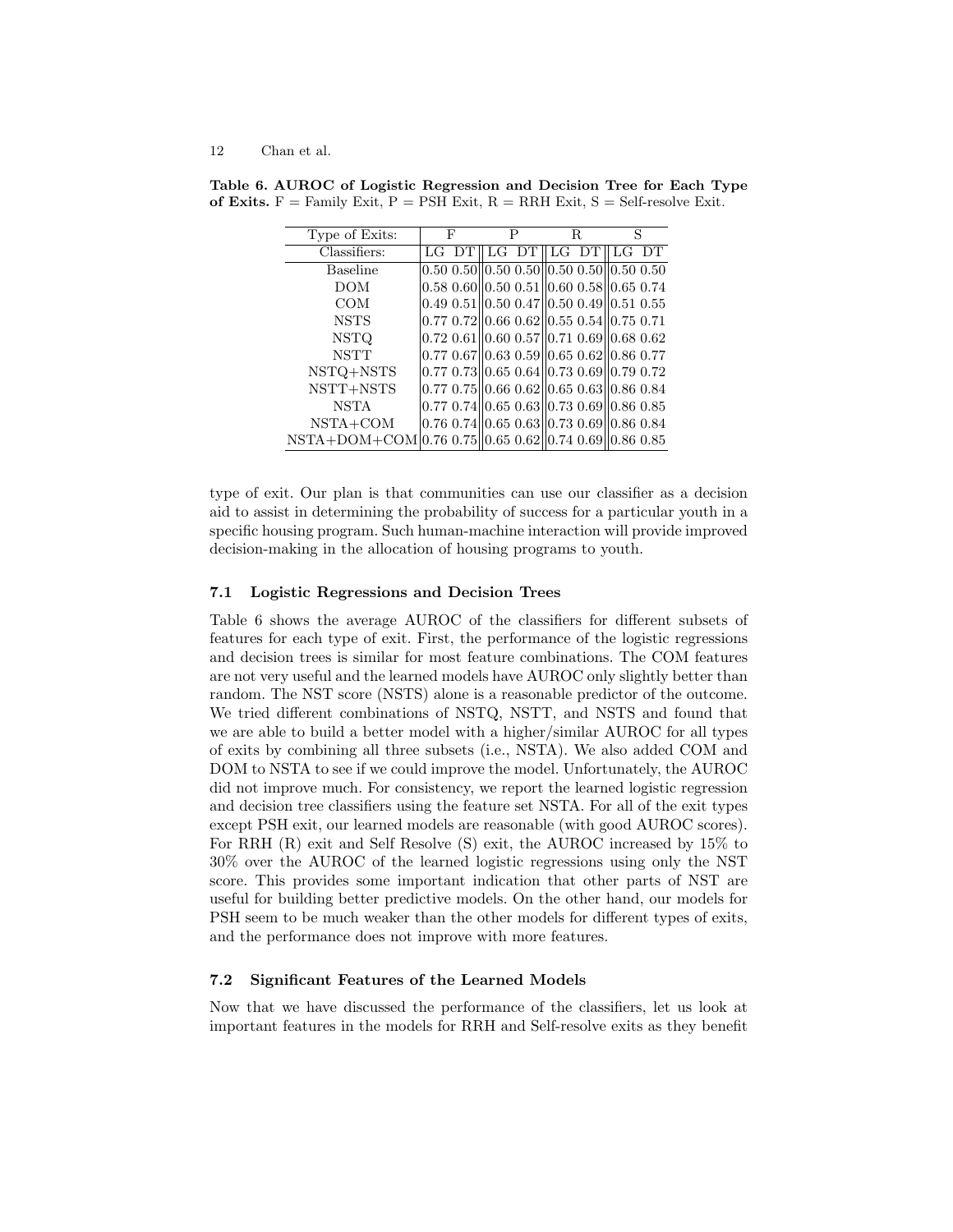from more features. We select the model with the lowest number of features and train the classifiers using all of the available data for the exits. We highlight the important coefficients of the logistic regressions.

Learned Logistic Regressions Tables 7 and 8 show the top-6 most important features (in terms of weight) of the learned logistic regressions for RRH and Self Resolve exits. In many of these classifiers, the locations where youth most frequently sleep and the NST scores are important features.

Table 7. RRH Exit: Top-6 (Ordered) Important Features of the Learned Logistic Regression.

| Weight  | Description                                      |
|---------|--------------------------------------------------|
| $-1.59$ | Sleep on Couch Most Frequently                   |
| $-1.53$ | Sleep in Trans. Housing Most Frequently          |
|         | $+0.82$ Physical, Mental, Substance Abuse Issues |
| $+0.49$ | Sleep in Shelters Most Frequently                |
| $-0.28$ | 17 or Younger                                    |
| $-0.16$ | NST (Risk) Score                                 |
|         |                                                  |

For RRH exit (Table 7), having physical, mental, and substance abuse issues and sleeping in shelters most frequently are positive factors for being successful in RRH. Youth with age of 17 or younger have lowered chances for success. For Self Resolve exit (Table 8), youth that are 17 or younger or have some physical, mental, substance abuse, and medication issues have decreased chances of being able to successfully exit homelessness on their own. If a youth has used marijuana at 12 or younger, then the youth has an increased probability of being successful.

Table 8. Self Resolve Exit: Top-6 (Ordered) Important Features of the Learned Logistic Regression.

| Weight  | Description                                      |
|---------|--------------------------------------------------|
| $-2.43$ | 17 or Younger                                    |
| $-0.92$ | NST (Risk) Score                                 |
| $+0.38$ | Have used Marijuana at 12 or younger             |
|         | $-0.37$ Physical, Mental, Substance Abuse Issues |
| $-0.35$ | Medications                                      |
| $-0.34$ | Left Program due to Physical Health              |

# 8 Policy Recommendations from Our Empirical Analysis

To obtain feedback on the findings, we shared and discussed our initial results with some members of the local communities and HUD on August and Novem-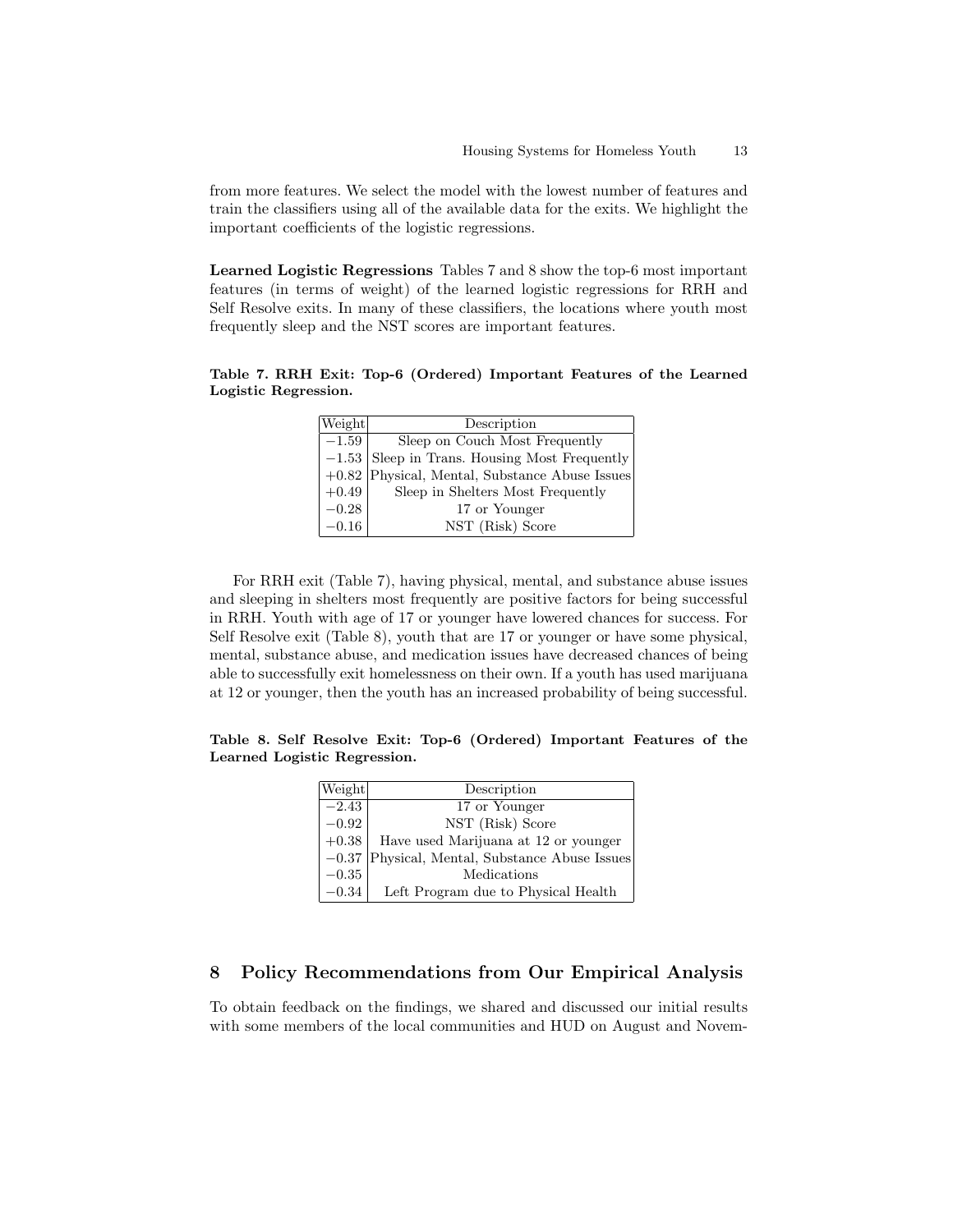ber of 2017. Our audiences (even for those that do not have any technical background) found the logistic regression and decision tree classifiers interpretable and understandable after some brief explanation. They found the results helpful for justifying the existing method for prioritizing youth for housing program based on the NST score. Moreover, they are intrigued and excited to see the important features for determining youths' chances of successes in different types of exits. Due to the significant of our results and findings, the housing communities and HUD asked us to make policy recommendations based on our analysis. As a result, below is our recommendations from the analysis:

- 1. Use the TAY-VI-SPDAT: Next Step Tool for Homeless Youth (NST) to assess vulnerability.
- 2. PSH is effective for almost any youth, regardless of NST score.
- 3. Rapid rehousing (RRH) can be an effective solution for youth who score up to 10.
- 4. 66% of youth who score less than 4 successfully self-resolve or return home. Family reunification and other case management services appear sufficient for many.
- 5. More experimentation with rapid rehousing for higher scoring youth is needed.

Given that most of the local communities is assigning homeless youth to PSH and RRH using various components of the NST tool according to our analysis in Section 5, the policy on using the NST tool is a natural step and is easy to incorporate into any existing local housing systems. Policy recommendations of (2) and (3) are also sensible since some of the existing assignments are being done based on these cutoffs. Our observation of (4) will allow the communities to better allocate housing resources to those of higher NST scores since lower NST score homeless youth can find successful outcome by going back to family or self-resolve. The last item in the policy recommendations aims to solicit more data from the communities so that we can provide a better evaluation of RRH.

Table 9. Observation Summary.  $F =$  Family Exit,  $P =$  PSH Exit,  $R = RRH$  Exit, S = Self-resolve Exit, NSTS = NST Score, Beyond NSTS = Features Beyond NSTS

| Assignment Decision Beyond NSTS NSTS Beyond NSTS |      |                              | <b>NSTS</b> |
|--------------------------------------------------|------|------------------------------|-------------|
| Assignment Outcome                               | NSTS | NSTS Beyond NSTS Beyond NSTS |             |

In addition to these recommendations, Table 9 provides a summary of our results. We observe that in many situations, the assignment decisions and outcomes are not strictly depending on just the NSTS score for other types of exits except PSH. For instances, those that were placed into RRH and their assignment outcome are based on their responses to the NST questionaries, demographic information, and communities.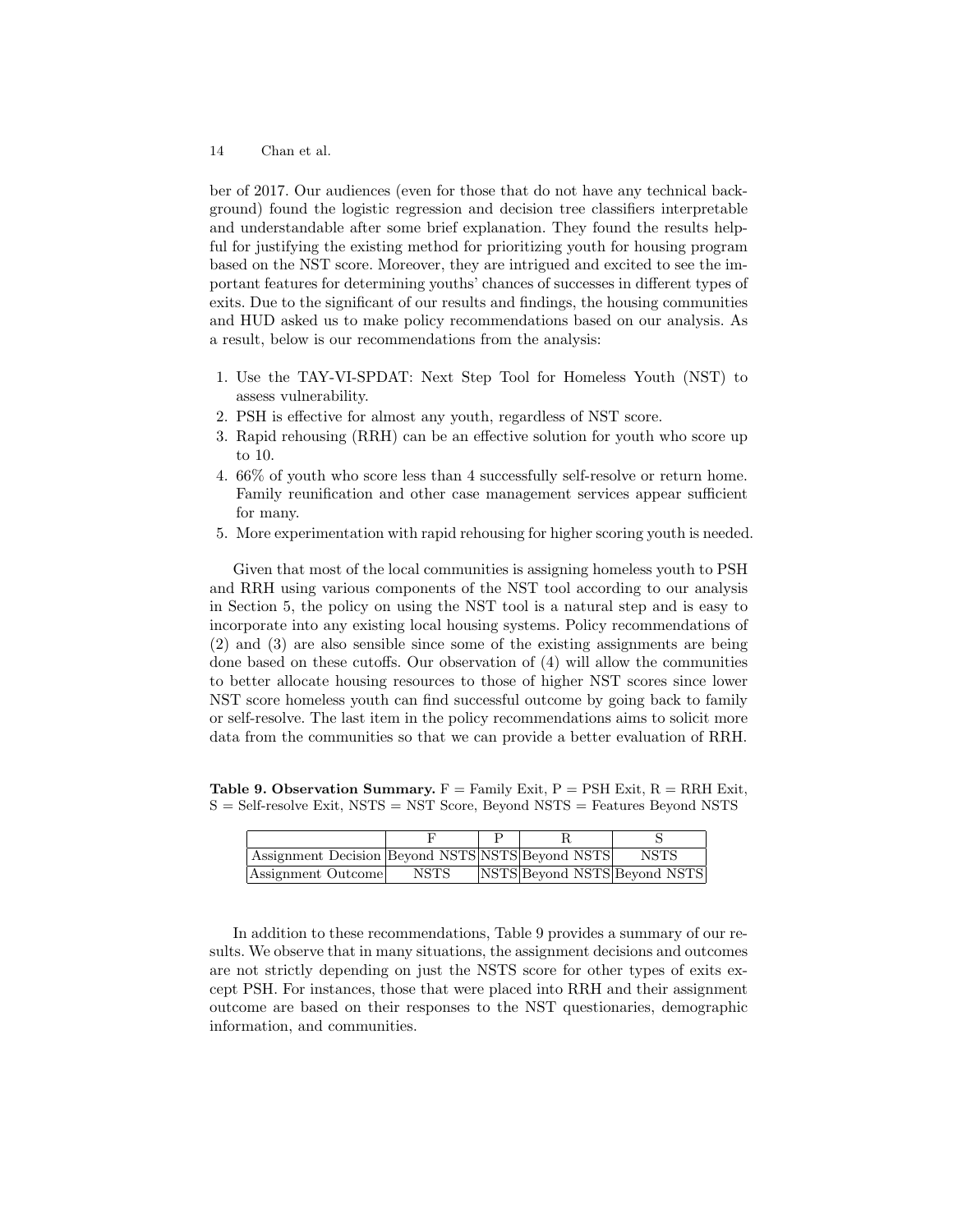# 9 Conclusion, Discussion, and Future Work

This initial study has generated a great deal of interest from the housing communities and government agencies and a set of implementable public policy recommendations. Moving forward, there is much potential for creating decision aids to improve housing systems. There is room for effective human-machine collaboration in the context of housing allocation. Our analyses show that the local communities follow the current housing system guidelines closely for assigning youth to PSH. On the other hand, local communities have used additional criteria to assign youth to RRH. Our analyses also show that NST scores have a small negative correlation when youth are given housing interventions but a profound negative trajectory as NST score increases without intervention. This suggests that assigning youth based on NST score is an effective intervention for assisting high risk youth. As such, the current housing assignment systems are providing a much needed housing resource to youth who would otherwise not achieve stable living on their own.

Moving Forward. Assignment decisions based on NST scores, however, can be greatly augmented by additional predictive analytics. As shown in Section 7, we can potentially improve the current housing systems by providing better interpretable and explainable tools/classifiers to estimate a youth's probability of success for each possible type of exit (i.e. PSH, RRH, Family, Self Resolve). Given these probabilities, social workers in each community can decide more precisely which housing intervention (PSH or RRH) is best or whether a given youth is likely to successfully achieve stability without help from the system (family or self-resolution). Such information could do much to aid housing providers in making more informed decisions as to where to place a youth such that he/she is most likely to succeed. Moreover, providers may feel less anxiety about providing limited resources to some youth if they have information that suggests that a youth has a high probability of self-resolution or return to family. Thus, social service efforts can be focused more comfortably on those youth who are unlikely to succeed unless given more intensive resources such as PSH or RRH.

Our decision aids can further complement a human user. The ordered important features identified by the logistic regressions can serve as "red flags" for providers. For example, youth who have been abused or traumatized are less likely to be successful in PSH. This does not mean that providers should not place youth with such histories into PSH. Rather, additional supports, perhaps mental health treatment for trauma, are needed for youth with such a history. Likewise, youth who are 17 or younger are much less likely to be able to succeed in RRH, suggesting that youth under 17 if given rental subsidies may need added attention beyond just the basic rental subsidy in order to improve their chances of remaining stably housed.

Based on these preliminary findings, youth housing systems are an ideal setting in which to further explore the potential for decision aid systems for social service providers. These two basic additions which we have outlined here, do much to enhance the vulnerability screening currently in place and could greatly aid humans in making difficult decisions about which youth to place in which